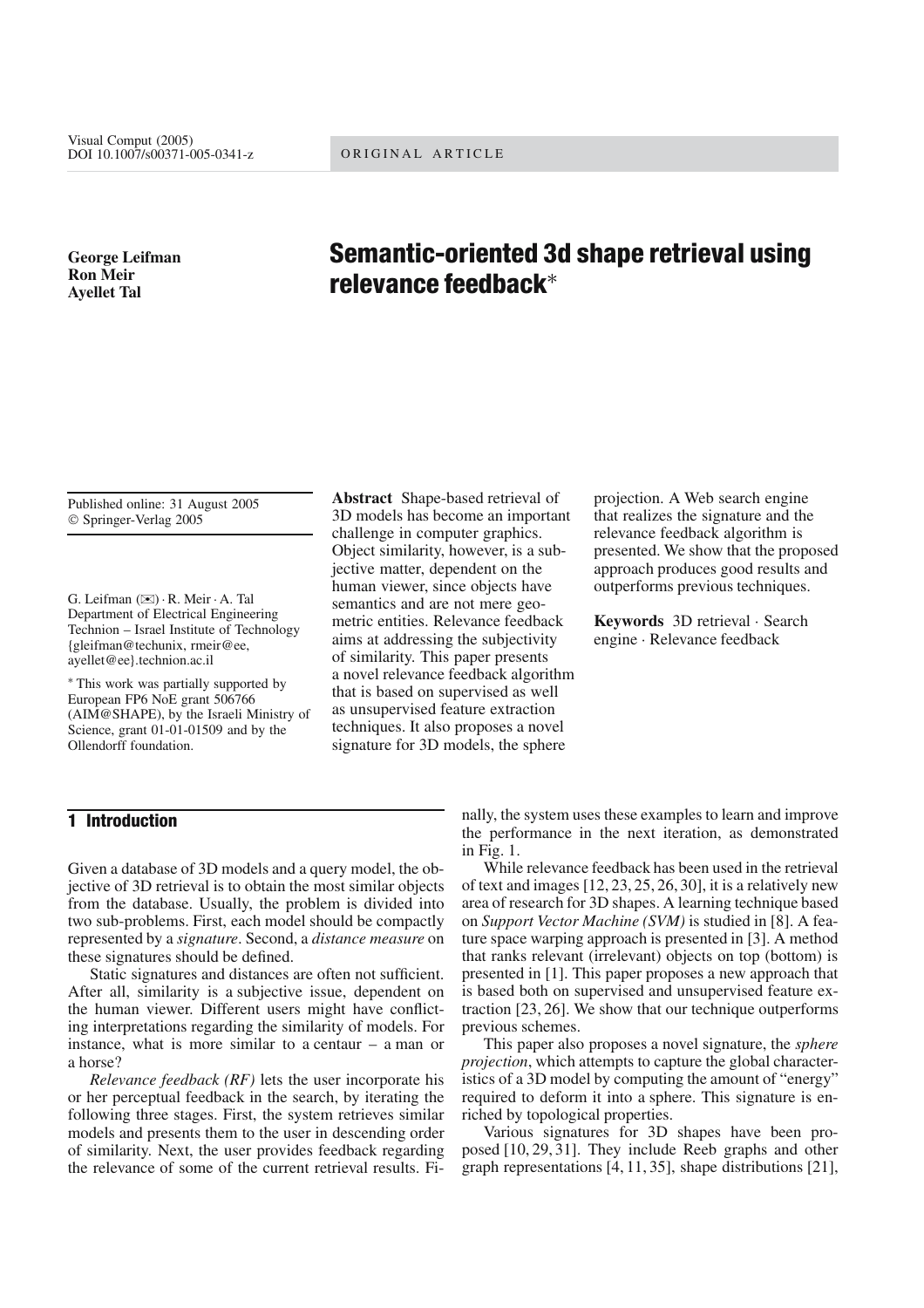

**Fig. 1.** Filtering out geometrically similar, but semantically dissimilar, models (query model at the top-left)

moments [8], cords, moments and wavelets [22], reflective symmetry [16], Fourier coefficients for spherical harmonics [17, 32, 33], lightfield descriptors [5], multi-scale hierarchical representations [13] and more. The signature proposed in this paper captures the global geometry and topology of the objects. It tolerates degenerated meshes and disconnected components.

The paper makes the following contributions:

- 1. A Web search engine for 3D models has been built. The system lets the user provide perceptual feedback and updates the search using a relevance feedback algorithm.
- 2. A new algorithm for relevance feedback is proposed. This algorithm is general and can be applied to any signature represented as a vector. It combines several known techniques from information retrieval in a new way.
- 3. A novel signature that takes into account both geometric and topological properties of models is presented.
- 4. Criteria for measuring the quality of signatures and relevance feedback algorithms are discussed.

This paper is organized as follows. Section 2 introduces the signature. Section 3 presents the relevance feedback algorithm. Section 4 describes the experiments performed and presents some results. Section 5 concludes the paper.

## **2 Signature**

This section describes a new signature for representing 3D models. It consists of a geometric signature, the *sphere projection*, as well as a topological signature.

*Geometric signature.* The *sphere projection* signature attempts to capture the global characteristics of the model by computing the amount of "energy" required to deform it into a predefined three-dimensional shape, in our case a sphere. Let  $\vec{F}$  be the applied force and *dist* be the distance between the enclosing sphere and the model surface. The energy required to deform a model into a sphere is given by  $\vec{E} = \int_{dist} \vec{F} \cdot d\vec{r}$ . We assume that the force is constant along this distance and is also constant for all the points on the model's surface. Therefore, the energy is proportional to the average distance between the sphere and the model.

To implement it, the sphere projection signature is defined as a concatenation of three sub-signatures: the distance from the sphere to the model  $D_1$ , the distance from the model to the sphere  $D_2$  and the variance of radii  $D_3$ . While  $D_1$  and  $D_2$  describe global properties of the model, *D*<sup>3</sup> captures the local geometric structure.

 $D_1$  is a bi-variate function that represents the minimal distance from a point on the enclosing sphere to the model's surface. Let *R* be the radius of the enclosing sphere,  $P_{(\theta,\phi,R)}$  be a point on the enclosing sphere, where  $(\theta,\phi)$ are spherical coordinates, and *O* be the set of points on the model's surface. Then:

$$
D_1(\theta, \phi) = \min_{o \in O} (||P_{(\theta, \phi, R)} - o||). \tag{1}
$$

 $D_1$  is not sufficient for describing non star-shaped models. For instance,  $D_1$  for a sphere with a cylindrical hole from one pole to another is equal to  $D_1$  for a sphere with dents on the poles.

To solve this problem, *D*2, a bi-variate function that represents the distance to a sphere, is considered. We denote the set of model points having the same spherical coordinates  $(\theta, \phi)$  by  $G(\theta, \phi)$  and the size of  $G(\theta, \phi)$  by  $|G(\theta, \phi)|$ .

$$
D_2(\theta, \phi) = \frac{\sum_{(\theta, \phi, r) \in G(\theta, \phi)} (R - r)}{|G(\theta, \phi)|},
$$
\n(2)

where *r* is the radius of a point in  $G(\theta, \phi)$ . If the size of  $G(\theta, \phi)$  is infinite, the sum is replaced by an integral.

In the implementation, in order to calculate the distances, the sphere's surface is first sampled, producing a 2D mesh, *M*, of  $m \times n$  points. The *ij*<sup>th</sup> sample point,  $1 \leq i \leq m, 1 \leq j \leq n$ , is defined as:

$$
M_{ij} = \left(\frac{2\pi(i-0.5)}{m}, -0.5\pi + \frac{\pi(j-0.5)}{n}, R\right). \tag{3}
$$

Next, a set of points, *O*, distributed uniformly over the model's surface, is drawn. The entries of the distance matrix  $D_1$  are defined by:

$$
D_1^{ij} = \min_{o \in O} (||M_{ij} - o||). \tag{4}
$$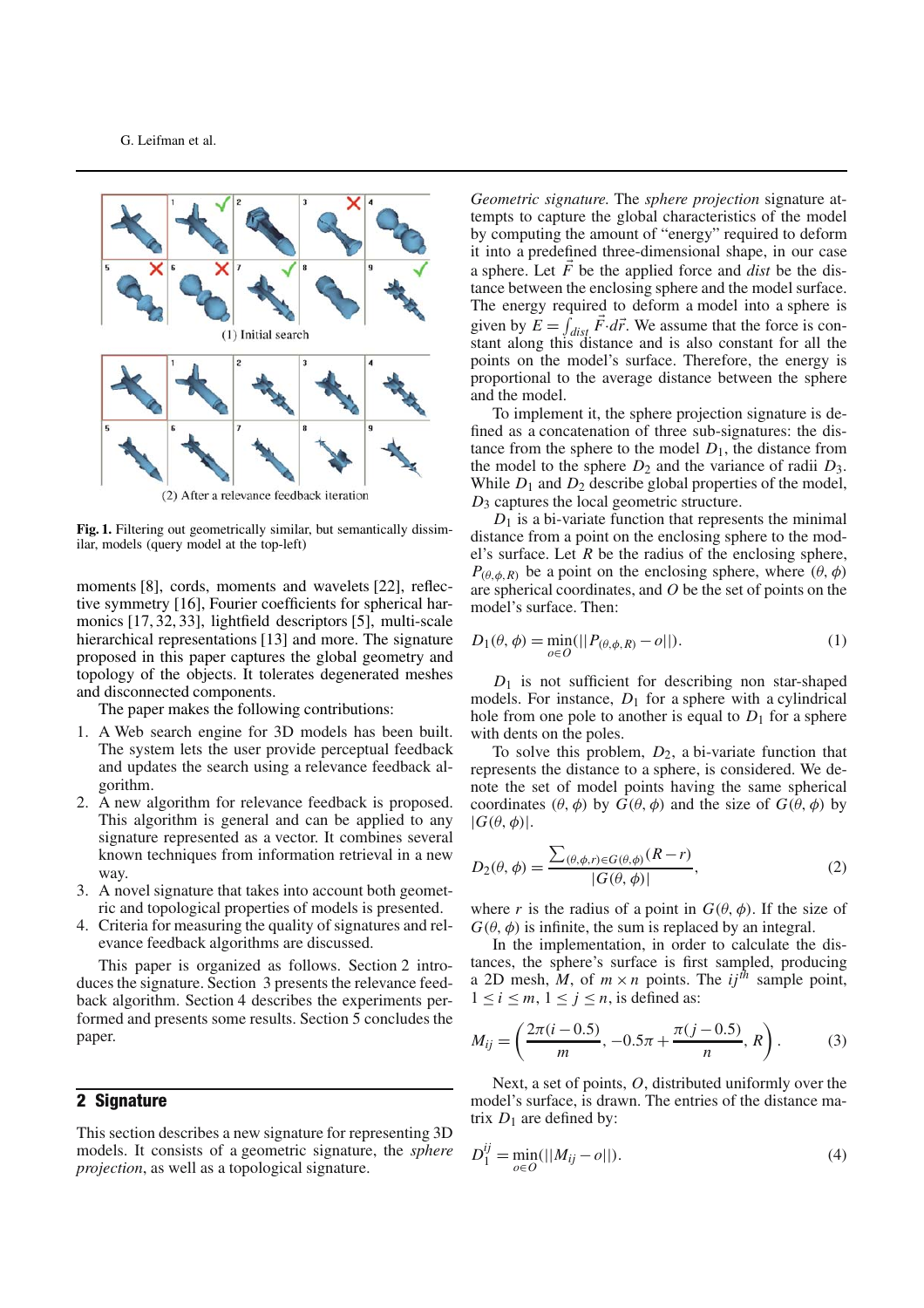Similarly, for each sampled point  $o = (\theta, \phi, r) \in O$ , a sample point on the sphere having the most similar angles  $\theta$  and  $\phi$  is found. Thus, for each sphere sample point, a corresponding set of model points, *Gij* , is produced. The entries of the distance matrix  $D_2$  are defined by:

$$
D_2^{ij} = \frac{\sum_{(\theta,\phi,r)\in G_{ij}} (R-r)}{|G_{ij}|}.
$$
\n
$$
(5)
$$

Finally,  $D_3$ , the variance of the radii, is calculated. It represents the deviation from the sphere within a specific angle. Let  $m_{ij}$  be the mean of the radii  $r$  of the points in the set  $G_{ij}$ . The entries of the matrix  $D_3$  are defined by:

$$
D_3^{ij} = \frac{\sum_{(\theta,\phi,r)\in G_{ij}} (r - m_{ij})^2}{|G_{ij}|}.
$$
 (6)

Each entry  $D^{ij}$  in the signature matrix  $D$  is a concatenation of  $D_1^{i\bar{j}}$ ,  $D_2^{i\bar{j}}$  and  $D_3^{i\bar{j}}$  into a vector. Signatures are compared using the *L2* metric.

*Topological signature.* The geometric signature is enriched with topological properties – the model's Betti numbers [6, 18]. Betti zero,  $\beta_0$ , is the number of connected components; Betti one,  $\beta_1$ , is the number of independent tunnels; Betti two,  $\beta_2$ , is the number of closed regions in space. Comparing Betti numbers using the *L*<sup>1</sup> or *L*<sup>2</sup> metric, does not yield the desirable results. This is due to the substantial difference between the comparison of small and large Betti numbers. For instance, the difference between 2 and 3 connected components is more significant than the difference between 3298 and 3299 components. Therefore, a logarithmic function is applied to the Betti numbers prior to signature comparison.

*Combining geometry and topology.* The topological signature is concatenated to the geometrical signature, to form the combined signature. The relative weights of the signatures are adjusted automatically, using relevance feedback, described in the next section. Figure 2 compares the results of two queries, using only geometric signatures, only topological signatures, and combinations of the two. For a calf, the geometric signature achieves good results, but the topological signature does not. This is because all four-legged animals are similar geometrically, but many other models resemble the calf topologically. Trees, however, are not necessarily similar geometrically. Yet, they are usually modeled similarly by designing one element (e.g., a leaf, a branch) and copying it multiple times. As a result, all the trees have many components. Therefore, in this case, the topological signature achieves good results. In both examples, the best results are achieved when the combined signatures are used.

Often, Betti numbers also help in retrieving models in different poses, such as people in different motions. This is so because the same prototype is used to model the objects, which therefore have the same topology.



**Fig. 2.** Queries using geometric signatures, topological signatures and combinations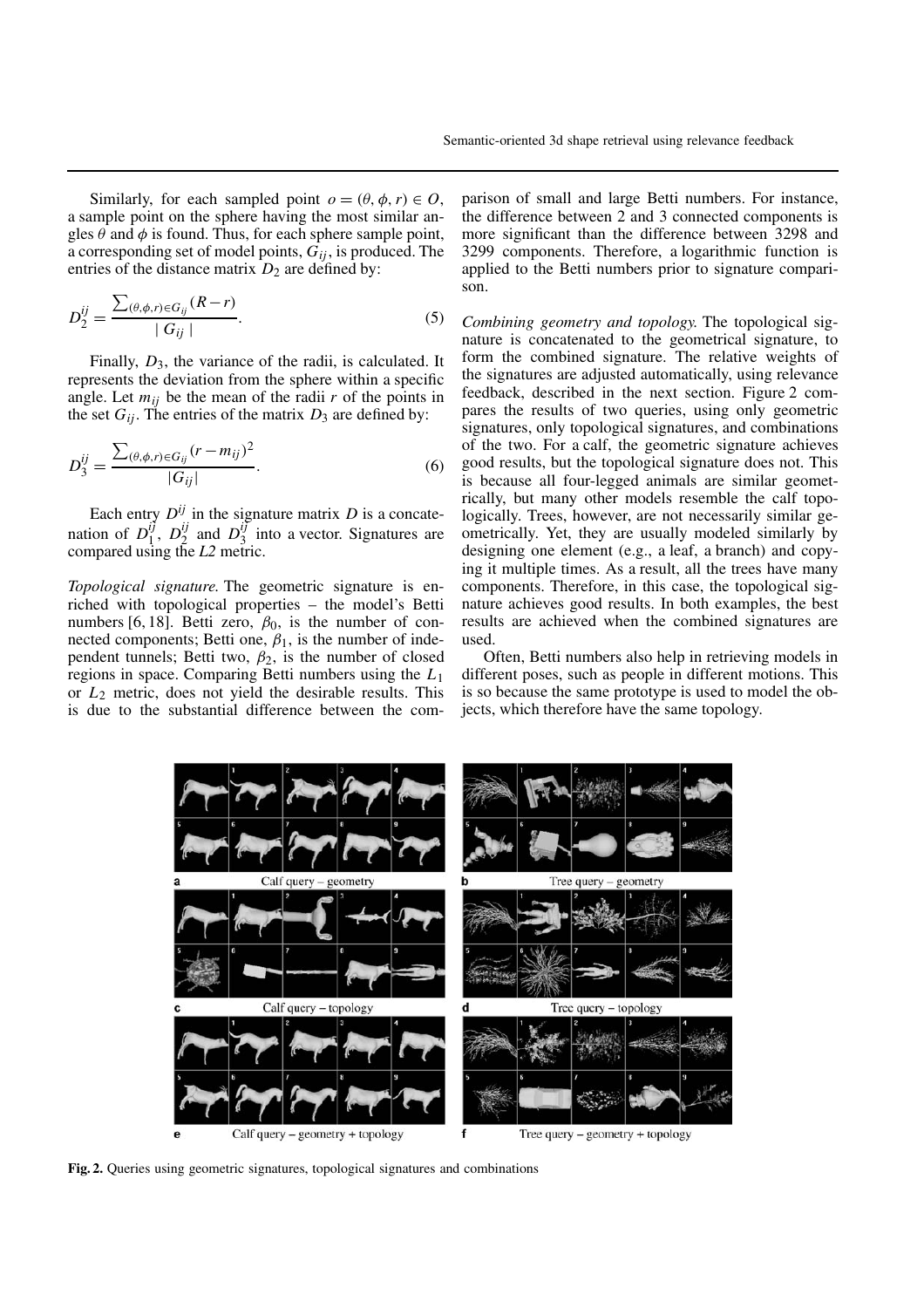G. Leifman et al.

## **3 Relevance feedback algorithm**

Though relevance feedback has been a lively topic of research in text retrieval and in image retrieval, it has hardly been explored in 3D shape retrieval. We are aware of only a few algorithms that specifically target 3D models [1, 3, 8].

In this section we describe our algorithm for 3D relevance feedback. It builds upon state-of-the-art algorithms in information retrieval and puts them together in a new way.

The algorithm consists of a pre-processing off-line stage and an online computation. In pre-processing, which is applied to the whole database, relevance information is not used. Conversely, relevance information is used in each online step, to improve the retrieval results.

*Pre-processing.* During pre-processing, *unsupervised feature extraction* is applied. Given *N* observations on *d* variables, feature extraction refers to the reduction of the dimensionality of the data by finding *r* new variables,  $r \leq d$ , and projecting the data [9]. This projection obtains an efficient combination of the features in the sense of estimation variance. The most widespread linear mapping is the *Principal Component Analysis (PCA)* [15]. PCA finds a projection matrix  $W: y = W^{\top}x$ , where  $y \in \mathcal{R}^r$  is a transformed data point, *W* is a  $d \times r$  transformation matrix and  $x \in \mathbb{R}^d$  is an original data point.

Since standard PCA cannot capture nonlinear structures of the input data, we use a more advanced technique, the *Kernel Principal Component Analysis (KPCA)* [28]. KPCA is based on the computation of the standard linear PCA in a new feature space, into which the input data is mapped using a nonlinear transformation.

To avoid computationally expensive calculations of high-dimensional dot products, *kernels* are used [27]. A kernel is a function *K*, such that for all  $x, y \in \mathcal{X}$ ,  $K(x, y) = \langle \Phi(x), \Phi(y) \rangle$ , where  $\Phi$  is a mapping from X to a high-dimensional feature space. In our system, good results are obtained using the Gaussian kernel with  $\sigma = 1$ :  $K(x, y) = e^{-|x-y|^2/2\sigma^2}$ .

Experimentally, decreasing the dimensionality of the signature from 219 to 100, not only decreases the running time, but also improves the retrieval results by 5%, both in the initial search and in the following relevance feedback iterations. This improvement stems from the fact that KPCA finds correlations between the original features and increases the weight of the more important features.

*Relevance feedback step.* The aim is to separate between the relevant and the irrelevant results. Thus, the algorithm should search for the best transformation that preserves class separability in a low dimension. This can be done using *supervised feature extraction*. We show that no sin-

gle method is fully appropriate and offer a combination that outperforms the known methods.

Given *N* observations on *d* variables, divided into two subsets  $\mathcal{D}_1$  and  $\mathcal{D}_2$  with  $N_1$  and  $N_2$  samples in each subset, respectively. We aim at finding a projection onto some *r*-dimensional subspace,  $r \le d$ , by  $y = W^\top x$ , where  $\{y_i\}_{i=1}^N$  are divided into the subsets  $y_i$  and  $y_2$ , so as to achieve the maximal separation between  $\mathcal{Y}_1$  and  $\mathcal{Y}_2$ .  $y \in \mathbb{R}^r$  is a transformed data point and *W* is a  $d \times r$  transformation matrix.

There are various ways to address this problem. A common solution is *Linear Discriminant Analysis (LDA)* [7, 9], which is formulated as an optimization problem. Let *m* be the mean vector of all observations and *mi*,  $i = 1, 2$ , be the sample means (relevant and irrelevant). Define two scatter matrices: the between-class scatter matrix  $S_B$  and the within-class scatter matrix  $S_W$ :

$$
S_B = \sum_{i=1}^{2} N_i (\boldsymbol{m}_i - \boldsymbol{m}) (\boldsymbol{m}_i - \boldsymbol{m})^\top, \tag{7}
$$

$$
S_W = \sum_{i=1}^{2} \sum_{\mathbf{x} \in \mathcal{D}_i} (\mathbf{x} - \mathbf{m}_i) (\mathbf{x} - \mathbf{m}_i)^\top.
$$
 (8)

The optimal transformation matrix *W* is defined as

$$
W_{opt} = \underset{W}{\text{argmax}} \left\{ \frac{W^{\top} S_B W}{W^{\top} S_W W} \right\}.
$$
 (9)

LDA finds an optimal linear transformation that reweights the signature entries, so that the maximal separation between the relevant and the irrelevant results is achieved. However, LDA also aims at clustering the relevant examples and the irrelevant examples in the discriminating subspace. The set of relevant examples is likely to represent the true distribution, since the class of interest has a compact support. However, the irrelevant examples are often too sparse to represent their true distribution. Moreover, they can be heterogeneous and reside far from each other in feature space. Thus, any attempt to cluster them is not only unnecessary, but also potentially damaging.

It is thus preferred to treat the relevant and the irrelevant examples differently. *Biased Discriminant Analysis (BDA)* addresses this asymmetry [34]. In BDA, the scatter matrices  $S_B$  and  $S_W$ , are replaced by  $S_z$  and  $S_x$ :

$$
S_z = \sum_{i=1}^{N_z} (z_i - m_x)(z_i - m_x)^\top,
$$
\n(10)

$$
S_x = \sum_{i=1}^{N_x} (\mathbf{x}_i - \mathbf{m}_x)(\mathbf{x}_i - \mathbf{m}_x)^\top,
$$
\n(11)

where  $\{x_i\}_{i=1}^{N_x}$  are the relevant examples,  $\{z_i\}_{i=1}^{N_z}$  are the irrelevant examples and  $m<sub>x</sub>$  is the mean vector of the rel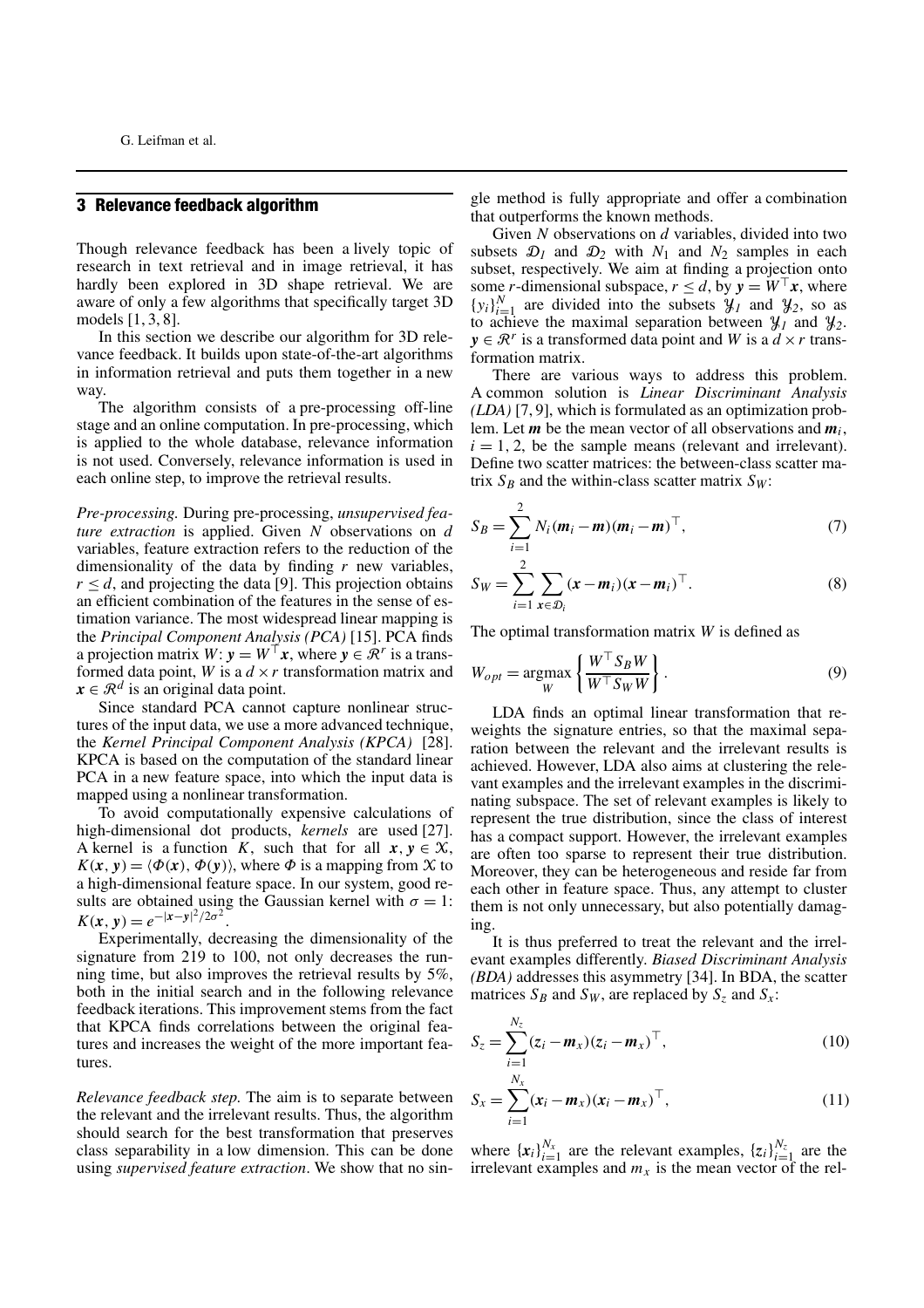evant examples. The mean vector  $m<sub>x</sub>$  is subtracted from the observations, in order to cluster the relevant examples together, while keeping them away from the irrelevant examples.

Our experiments show that BDA fails for a small number of training examples. Fortunately, in this case, LDA achieves good results. On the other hand, LDA fails for a large number of training examples, since in this case it is difficult to cluster the irrelevant example.

In relevance feedback retrieval systems, the number of training examples provided by the user cannot be controlled. The system should yield the best performance for any sample size. A valid solution is to use LDA for a small set of training examples and BDA otherwise. But how should the system automatically determine which is the case?

In our algorithm, Fisher's Linear Discriminant (FLD) criterion [7], a one-dimensional LDA, is used to determine which method to utilize. The higher its value, the more likely it is that LDA successfully discriminates between the relevant and the irrelevant classes. Given a query, the FLD is first calculated. According to its value, it is determined when to switch from LDA to BDA. Figure 3 shows the average performance of LDA, BDA and our algorithm, evaluated using *Discounted Cumulated Gain (DCG)*, described in Sect. 4.



**Fig. 3.** Using FLD to switch between LDA and BDA

## **4 System and experiments**

We have developed a 3D Web search engine, *Georgle*, that lets the user provide relevance feedback, in order to refine the search results [20]. The input is a 3D model, which can be supplied by the user or found in the database using a text search. Refining the search results is done by marking some of the results as relevant or irrelevant. Then, the algorithm described in Sect. 3 is applied and the new results are displayed to the user. The process can be iterated until the system retrieves the models the user "has in mind".

Section 4.1 describes the database organization. Section 4.2 describes several methods for evaluating the quality of retrieval results. In Sect. 4.3, the quality of the signature is evaluated using these measures. Section 4.4 estimates the performance of the relevance feedback algorithm.

#### 4.1 Database overview

Our experiments were performed on a database containing 1850 3D models, which were collected from the Internet. In order to evaluate the methods described in this paper, out of these models, 725 were semantically classified into 25 classes and 1125 were free models (Table 1). Obviously, the models need not be classified in order for the database to be used. Classification is performed solely to enable the evaluation described hereafter.

| Table 1. Database organization |  |
|--------------------------------|--|
|--------------------------------|--|

| Class             | Size | Class           | Size |
|-------------------|------|-----------------|------|
| 4-legged animals  | 32   | Airplanes       | 95   |
| <b>Bottles</b>    | 15   | Cars            | 57   |
| Chairs            | 50   | Chess           | 12   |
| Couches           | 18   | Doors           | 11   |
| Faces             | 6    | Glasses         | 5    |
| Guitars (violins) | 17   | Helicopters     | 12   |
| Knifes (swords)   | 38   | <b>Missiles</b> | 24   |
| People            | 78   | Plants          | 47   |
| Race cars         | 20   | Rifles          | 28   |
| Space ships       | 55   | Submarines      | 10   |
| <b>Tanks</b>      | 12   | <b>Teapots</b>  | 11   |
| Trees             | 53   | <b>Vases</b>    | 9    |
| <b>Zeppelins</b>  | 10   |                 |      |
|                   |      | Non-Classified  | 1125 |
|                   |      | TOTAL           | 1850 |

In a pre-processing step, all the models in the database were normalized to achieve invariance to translation, scale and rotation [8]. Then, a signature was generated for every model and stored in the database, as described in Sect. 2. Each signature has 219 entries, choosing  $m = 12$ ,  $n = 6$ (Eq. 3) and three Betti numbers.

#### 4.2 Evaluation methods

Various evaluation methods have been proposed in information retrieval. In this section we discuss several methods that are used in the evaluation of our proposed signature.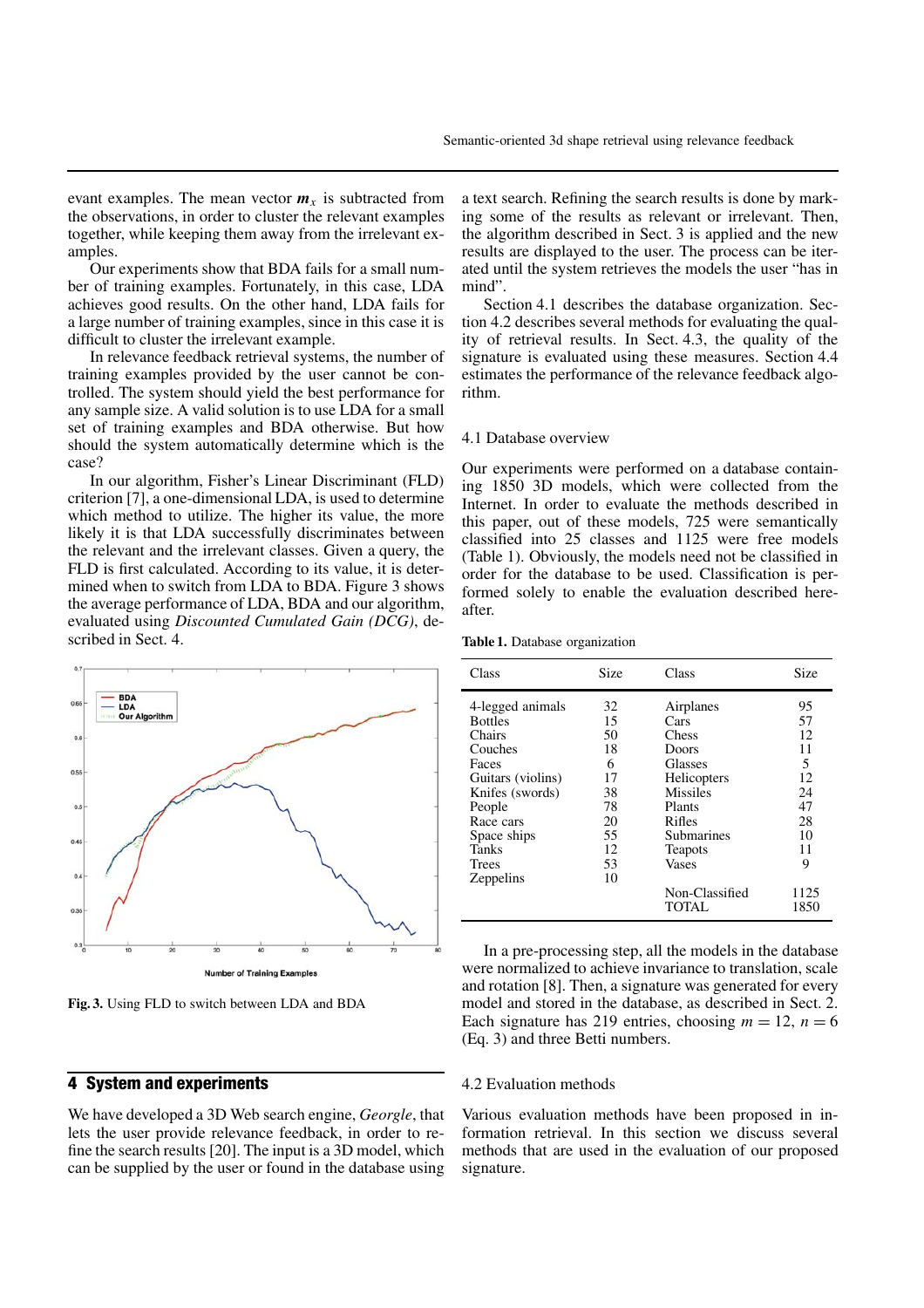## G. Leifman et al.



**Fig. 4.** Retrieval results – the query model is at the left upper corner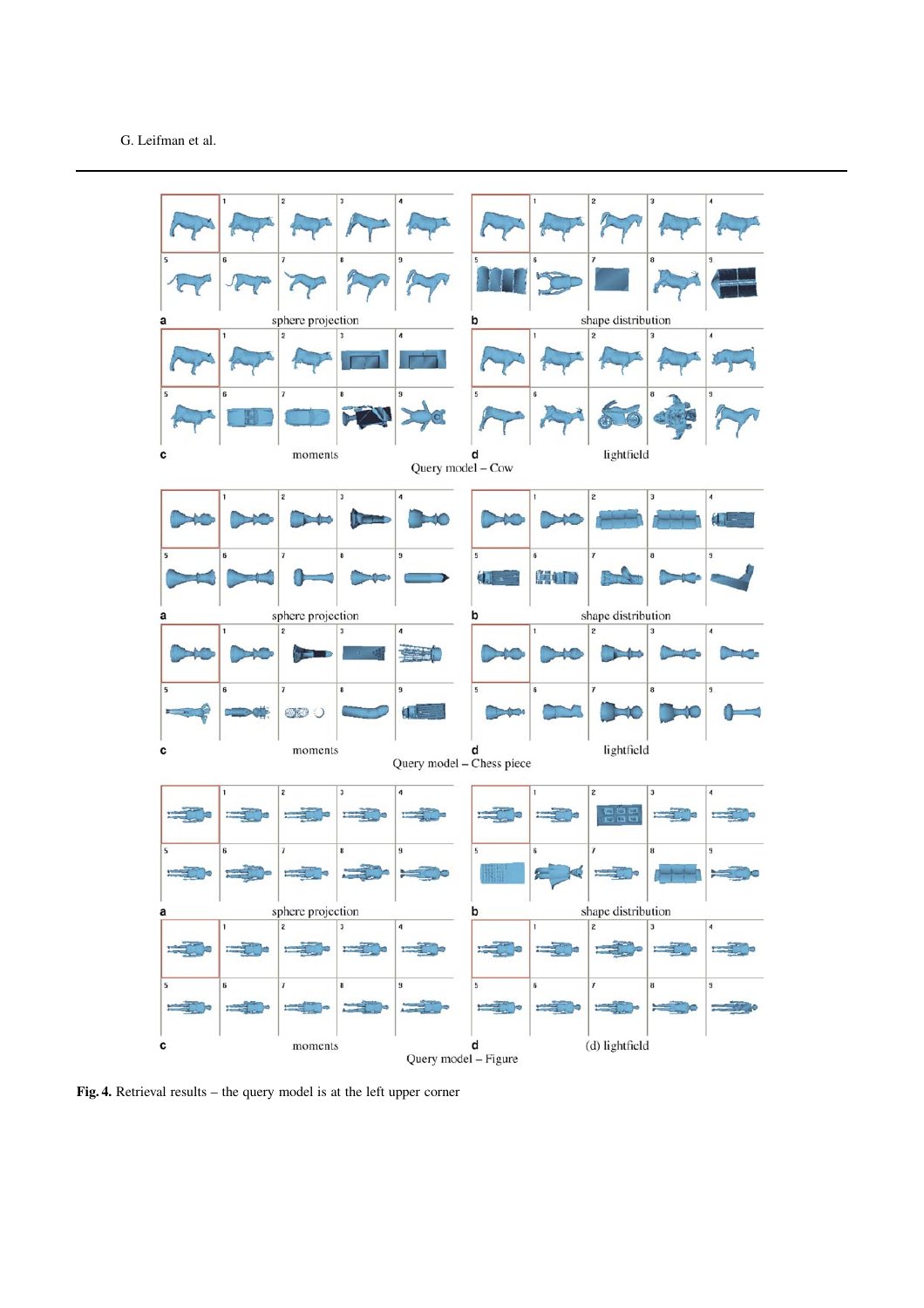

**Fig. 5.** Average performance using various evaluation criteria. The different colors indicate four different signatures: blue – sphere, red – distributions, yellow – moments; cyan – lightfield

*1. Nearest neighbor* [11, 21]*.* Check whether the most similar retrieved model belongs to the same class as the query model.

*2. Precision/recall measurements* [2, 19]*.* Let *C* be the set of models that belong to the same class as the query, let *S* be the set of all retrieved models and *I* = *C* ∩ *S*. *Recall* and *Precision* are defined as  $R = \frac{|I|}{|C|}$  and  $P = \frac{|I|}{|S|}$ , respectively. A common measure that addresses the difficulty in evaluating the effectiveness by a pair of numbers that may co-vary in a loosely specified way is the *F-Measure* [24]. This measure is high if both recall and precision are high:

$$
F = \frac{2PR}{P + R} = \frac{2}{1/P + 1/R}.
$$
\n(12)

*3. First/second tier* [11, 34]*.* The first/second tier measure the success percentage among the first *k* retrieved models. In the first tier,  $k = (size \ of \ the \ model's \ class)$ , while in the second tier  $k = 2 \times (size\ of\ the\ model\'s\ class).$ 

*4. Cumulated gain based measurements*[14]*.* Let *G* be the gain vector, whose  $i^{th}$  entry  $G_i$  is 1 if the  $i^{th}$  retrieved model is in the same class as the query and 0 otherwise. The *cumulated gain* vector *CG* is defined recursively by:

$$
CG_i = \begin{cases} G_1 & i = 1 \\ CG_{i-1} + G_i & \text{otherwise.} \end{cases}
$$
 (13)

The *cumulated gain vector with a discount factor*, *DCG*, is defined recursively by:

$$
DCG_i = \begin{cases} G_1 & i = 1 \\ DCG_{i-1} + G_i / \log_2 i & \text{otherwise.} \end{cases}
$$
 (14)

Here, less similar models are considered less relevant, to accommodate for users who might be less likely to examine results down the list.

Measuring the algorithm's performance with a single value, is done by normalizing by the best possible result:

$$
\overline{DCG} = \frac{DCG_k}{1 + \sum_{j=2}^{|C|} \frac{1}{\log_2(j)}} ,
$$
\n(15)

where  $k$  is the number of retrieved models and  $|C|$  is the size of the class the query belongs to.

#### 4.3 Signature results

To evaluate our signature, it is compared to: (1) shape moments [8], (2) shape distribution [21] and (3) lightfield descriptors [5]. Figure 4 presents some examples and demonstrates the differences between the results. For instance, ten four-legged animals were retrieved among the top ten using the sphere projection signature, while six,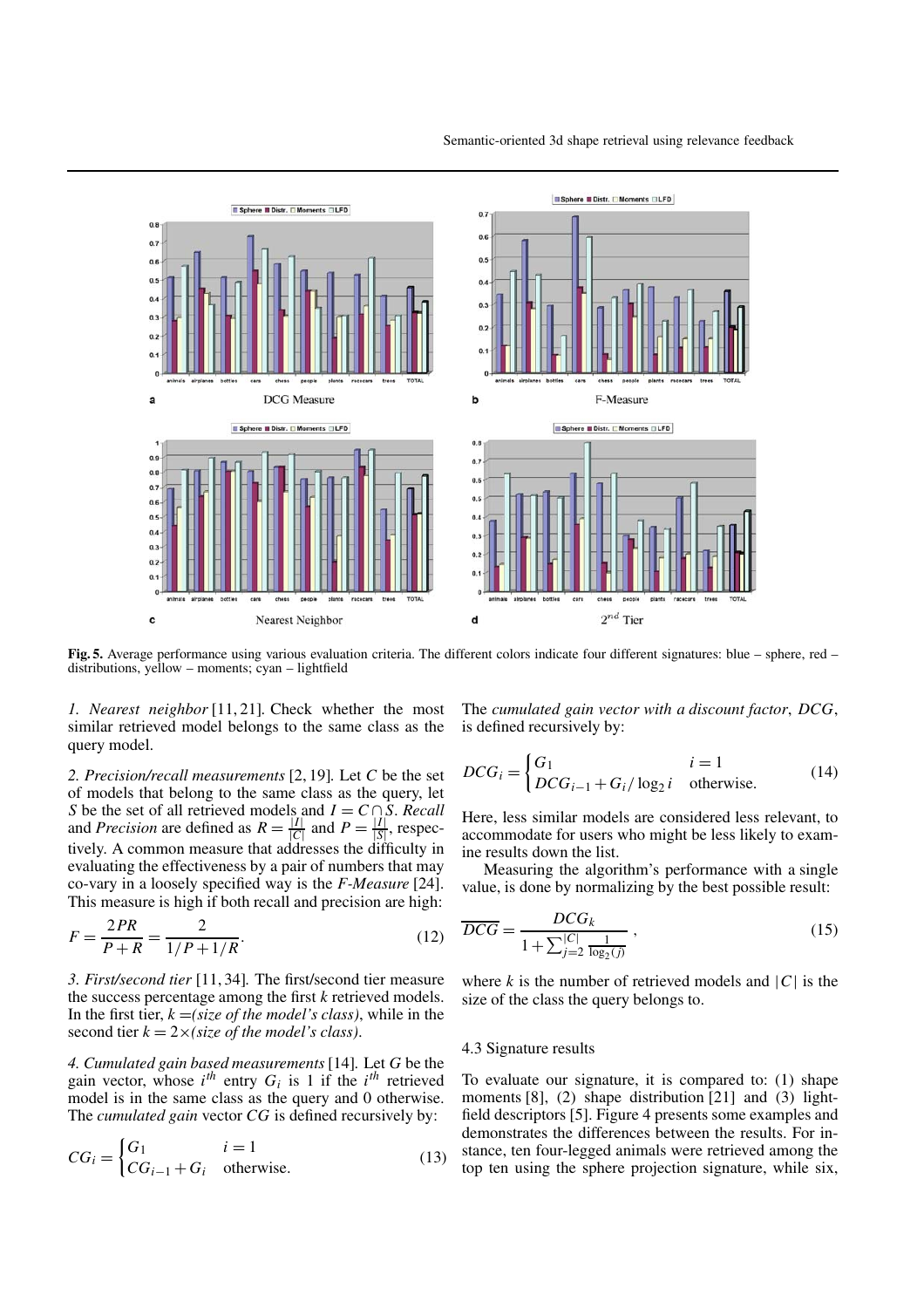

**Fig. 6.** Average performance using topological, geometric and combined signatures

four and eight were retrieved using shape distributions, moments and lightfields, respectively.

To thoroughly evaluate the performance, each classified model in the database is used as a query model and the results are averaged over all the queries. A retrieved model is considered relevant if it belongs to the same class of the query model.

Figure 5 displays the results according to the measures described in Sect. 4.2, averaged over all queries. In Fig. 5(a)–(d), the first  $9 \times 4$  bars show the average performance for 9 representative large classes and the last four bars show the total average over all 25 classes.

These results indicate that the sphere projection signature performs better than shape distributions and moments and compares well with lightfields, which is considered a very good signature [29].

An interesting observation is that the lightfield descriptor performs slightly better than the sphere projection for the *k*-nearest neighbors-related measures (i.e., nearest neighbor and second tier), while the sphere projection signature performs slightly better than the lightfield descriptor for the precision/recall measure (F-measure) and the cumulated gain measure. The latter two measures (precision/recall and DGC) are often considered more indicative measures.

Though similar in quality, the sphere projection has several benefits over the lightfield descriptor in terms of storage and computational costs. Table 2 summarizes our findings for the average signature size, signature gener-

**Table 2.** Time and space complexity

| Signature            | Size | <b>Generation Time</b> | Query Time |
|----------------------|------|------------------------|------------|
|                      | (Kb) | (sec)                  | (sec)      |
| <b>Spheres</b>       | 2.3  | 2.1                    | 0.1        |
| Lightfields          | 4.7  | 6.1                    | 0.4        |
| <b>Distributions</b> | 2.0  | 1.9                    | 0.1        |
| Moments              | 0.4  | ი ფ                    | 0.04       |

ation time and query time, when executed on a Pentium 4 1.6GHz, 256MB RAM machine. The query time we achieved for the lightfields is taken from the original paper, since our results were higher. A model in the database has 13, 000 faces on average.

Figure 6 illustrates the average performance of the topological, the geometric and the combined signatures according to the DCG measurement. Seven classes are presented, where the first five have a similar geometric structure and the last two (plants and trees) do not. Using a combined signature achieves a high performance for all the classes. Averaging over all the queries (right column) shows that the combined signature is more effective for a wide range of queries.



**Fig. 7.** Retrieving cars – narrowing down the results



**Fig. 8.** Retrieving airplanes using a helicopter as a query – the query has a remote similarity to the desired models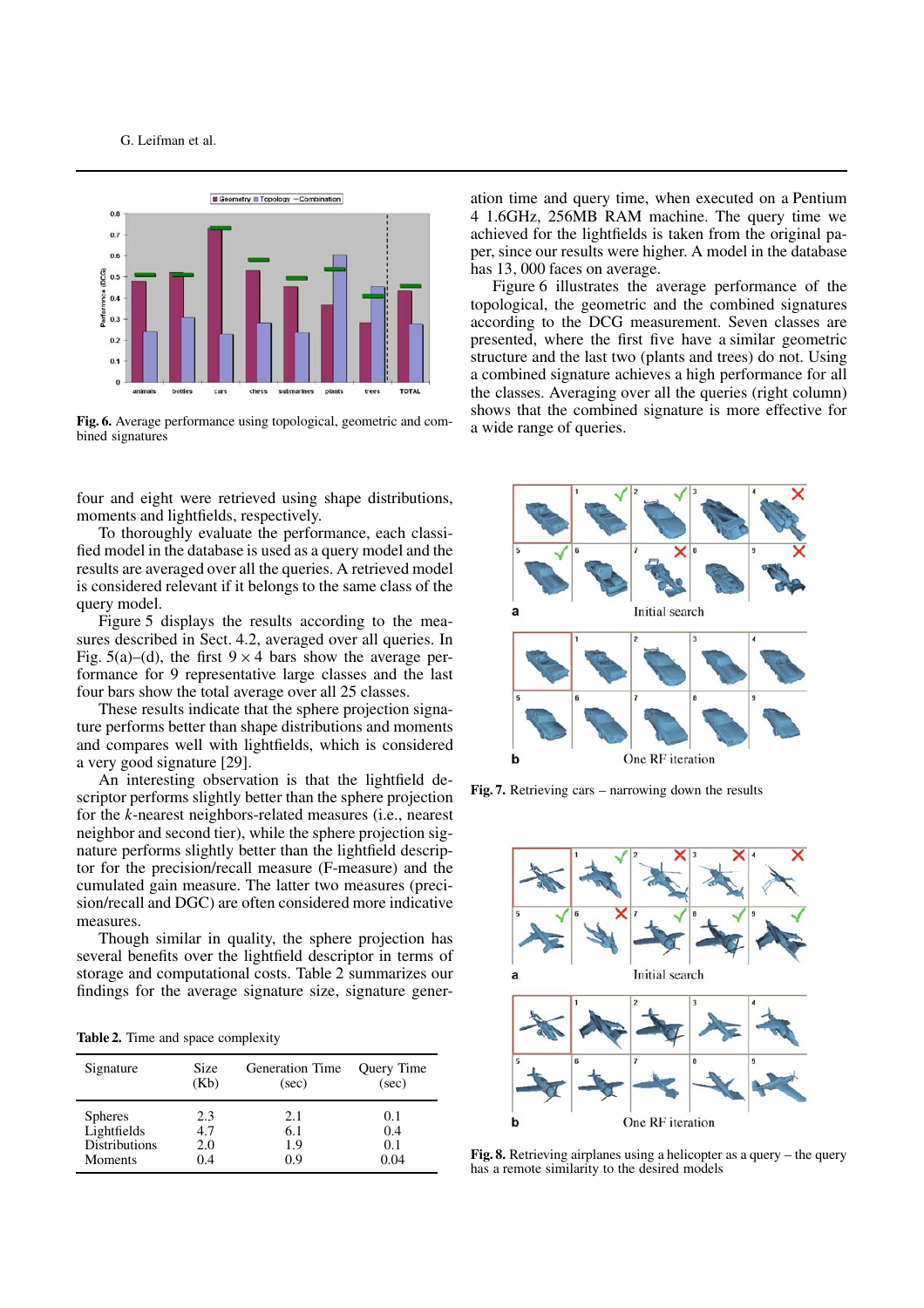

**Fig. 9.** Performance (DCG) vs. # of training examples



**Fig. 10.** The performance of our algorithm, [8] and [3]

#### 4.4 Relevance feedback results

Figures 1, 7–9 demonstrate different uses of relevance feedback (RF). Figure 1 shows how it is used to filter out geometrically-similar, but semantically-dissimilar, models, i.e., only missiles are retrieved in the nine topranked results. Figure 7 is an example of using RF to narrow down the retrieval results. Using an open-roof car as a query model, both regular and race cars are retrieved. By marking the race cars as irrelevant and some regular cars as relevant, the next iteration retrieves only regular cars. Figure 8 is an example of using RF when the query model has only a remote similarity to the models searched for. Using a helicopter as a query, airplanes are retrieved after a single RF iteration.

To comprehensively evaluate the average performance of our relevance feedback algorithm, the experiments were performed as follows. Each classified model was used as a query. For each query, after the initial search, the top results that belong to the query's class were automatically marked as relevant and the rest were marked as irrelevant. The performance of a query was evaluated using DCG. DCG was chosen as a measure, not only because it takes into account the position of the relevant results, but also because it has the lowest standard deviation among all the standard measures, making it the most stable measure. The performance was averaged over all the classified models.

Figure 9 shows the average performance as a function of the number of training examples. The most drastic improvement is achieved after the first and the second RF iterations, while the third and the fourth iterations improve the results only slightly. This is an important point because users are unlikely to perform many iterations. Moreover, increasing the number of training examples improves the performance, as expected. Finally, relative to the initial search, the overall performance is almost doubled.

Figure 10 compares the performance of our relevance feedback algorithm to the SVM-based approach [8] and to the feature space warping approach [3]. It can be seen that our algorithm outperforms both algorithms.

## **5 Conclusions**

Signatures for 3D models have improved in the past several years and will undoubtedly keep improving. This, however, will not suffice to retrieve from a database what the user "has in mind". Using the same query model, different users are likely to expect different retrieval results. Relevance feedback provides the user with the added ability of influencing the search as it is being conducted. In particular, relevance feedback provides a convenient interactive way to retrieve semantically-similar objects.

This paper has proposed a novel relevance feedback scheme. The algorithm builds upon some of the best known techniques in information retrieval and combines them in a new, completely automatic, manner, so as to outperform the existing techniques. Most of the improvement is gained in the first couple of iterations, which is an important aspect in interactive techniques.

The paper has also proposed a novel signature for 3D models that attempts to capture the global characteristics of the geometry and the topology of the model. It has been shown that this combination provides a good signature using various criteria prevalent in information retrieval.

Several aspects of this study can be extended. First, additional features, such as colors and textures, can be considered. The relevance feedback scheme provides a convenient way to weigh the various features automatically. Second, the proposed relevance feedback algorithm can be extended to allow the user to provide the degree of relevance, instead of just marking the result as relevant or not. Finally, an intriguing future direction is partial matching.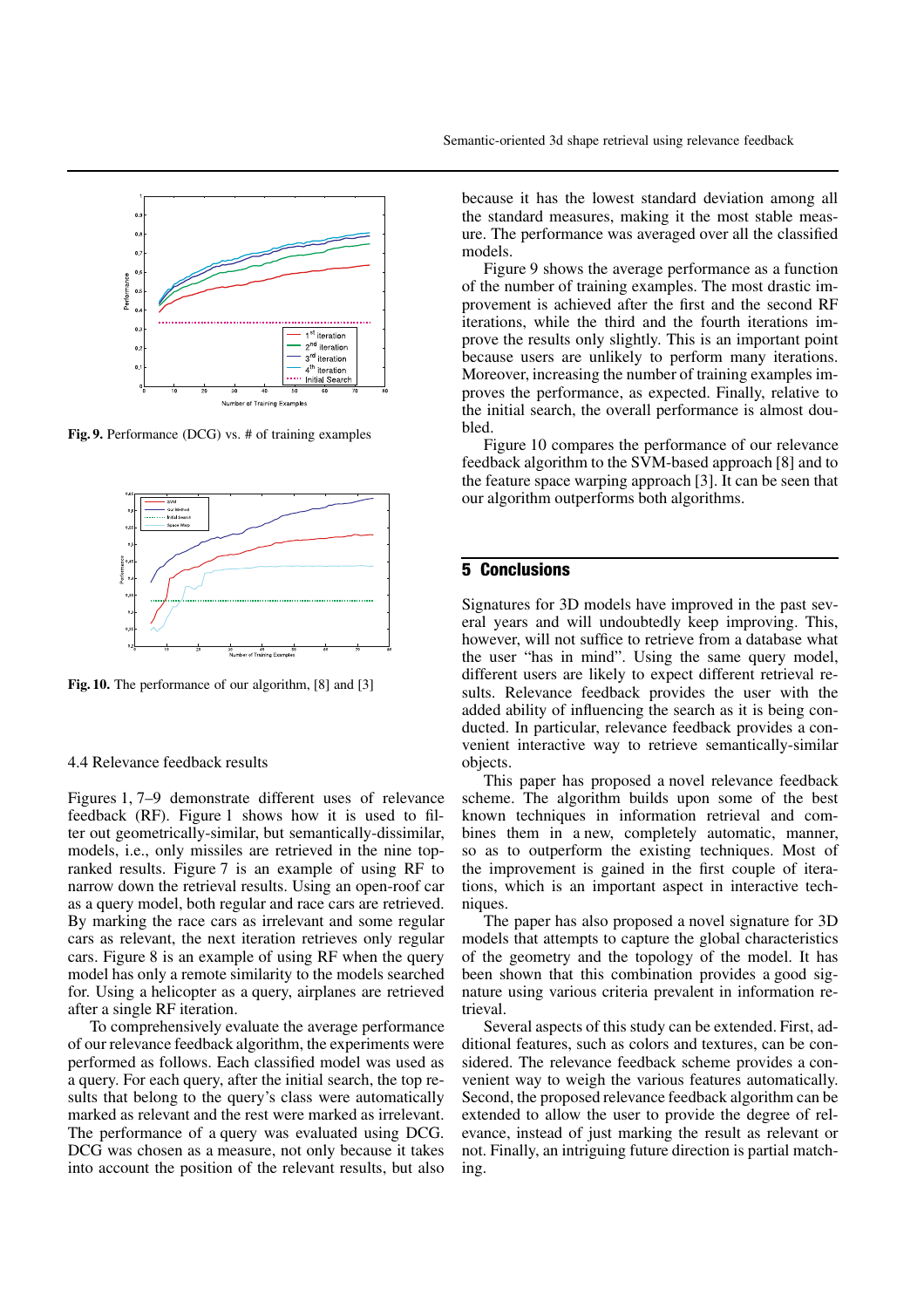### **References**

- 1. Atmosukarto, I., Leow, W., Huang, Z.: Feature combination and relevance feedback for 3D model retrieval. In: MMM, pp. 334–339 (2005)
- 2. Baeza-Yates, R., Ribeiro-Neto, B.: Modern Information Retrieval. ACM Press (1996)
- 3. Bang, H., Chen, T.: Feature space warping: An approach to relevance feedback. In: ICIP (2002)
- 4. Bespalov, D., Shokoufandeh, A., Regli, W., Sun, W.: Scale-space representation of 3D models and topological matching. In: ACM Symposium on Solid Modeling and Applications, pp. 208–215 (2003)
- 5. Chen, D.Y., Tian, X.P., Shen, Y.T., Ouhyoung, M.: On visual similarity based 3D model retrieval. Eurographics **22**(3), 223–232 (2003)
- 6. Delfinado, C., Edelsbrunner, H.: An incremental algorithm for Betti numbers of simplicial complexes on the 3-sphere. Computer Aided Geometric Design **12**, 771–784 (1995)
- 7. Duda, R., Hart, P., Stork, D.: Pattern Classification. John Wiley & Sons, New York (2000)
- 8. Elad, M., Tal, A., Ar, S.: Content based retrieval of vrml objects – an iterative and interactive approach. EG Multimedia **39**, 97–108 (2001)
- 9. Fukunaga, K.: Introduction to Statistical Pattern Recognition. Academic Press, 2nd edition (1990)
- 10. Funkhouser, T., Min, P., Kazhdan, M., Chen, J., Halderman, A., Dobkin, D., Jacobs, D.: A search engine for 3D models. ACM Transactions on Graphics **22**(1) (2003)
- 11. Hilaga, M., Shinagawa, Y., Kohmura, T., Kunii, T.: Topology matching for fully automatic similarity estimation of 3D shapes. SIGGRAPH pp. 203–212 (2001)
- 12. Ishikawa, Y., Subramanya, R., Faloutsos, C.: MindReader: Querying databases through multiple examples. In: Proceedings of 24th Int. Conference Very Large Data Bases, pp. 218–227 (1998). http://citeseer.ist.psu.edu/ article/ishikawa98mindreader .html
- 13. Iyer, N., Jayanti, S., Lou, K., Kalyanaraman, Y., Ramani, K.: A multi-scale hierarchical 3D shape representation for similar shape retrieval. In: TMCE (2004)
- 14. Jarvelin, K., Kekalainen, J.: IR evaluation methods for retrieving highly relevant documents. In: Proceedings of the 23rd Annual International ACM SIGIR Conference on Research and Development in Information Retrieval (2000)
- 15. Jolliffe, I.: Principal Component Analysis. Springer (1986)
- 16. Kazhdan, M., Chazelle, B., Dobkin, D., Funkhouser, T.: A reflective symmetry descriptor for 3D models. Algorithmica **38**(2) (2003)
- 17. Kazhdan, M., Funkhouser, T., Rusinkiewicz, S.: Rotation invariant spherical harmonic representation of 3D shape descriptors. In: Symposium on Geometry Processing (2003)
- 18. Konke, S., Moran, P., Hamann, B., Joy, K.: Fast methods for computing isosurface topology with Betti numbers. In: Proceedings of Dagstuhl Seminar on Scientific Visualization, pp. 14–18 (2002). Data Visualization: The State of the Art
- 19. Korfhage, R.: Information Storage and Retrieval. John Wiley & Sons, New York (1997)
- 20. Leifman, G.: Georgle. http://www.technion.ac.il/ ∼gleifman/
- 21. Osada, R., Funkhouser, T., Chazelle, B., Dobkin, D.: Matching 3D models with shape distributions. In: Proceedings of the International Conference on Shape Modeling and Applications, pp. 154–166 (2001)
- 22. Paquet, E., Murching, A., Naveen, T., Tabatabai, A., Rioux, M.: Description of shape information for 2-d and 3-d objects. Signal Processing: Image Communication pp. 103–122 (2000)
- 23. Peng, J., Bhanu, B., Qing, S.: Probabilistic feature relevance learning for content-based image retrieval. Computer Vision and Image Understanding **75**, 150–164 (1999)
- 24. van Rijsbergen, C.: Information retrieval, 2 edn. Butterworth, London (1979)
- 25. Rui, Y., Huang, T., Mehrotra, S.: Relevance feedback techniques in interactive

content-based image retrieval. In: Storage and Retrieval for Image and Video Databases (SPIE), pp. 25–36 (1998). http://citeseer.ist.psu.edu/ article/rui98relevance.html

- 26. Santini, S., Jain, R.: Integrated browsing and querying for image database. IEEE Multimedia **7**, 26–39 (2000)
- 27. Scholkopf, B., Smola, A.: Learning with Kernels. MIT Press, Cambridge, MA (2002)
- 28. Scholkopf, B., Smola, A., Muller, K.: Nonlinear component analysis as a kernel eigenvalue problem. Neural Computation **10**, 1299–1319 (1998)
- 29. Shilane, P., Min, P., Kazhdan, M., Funkhouser, T.: The Princeton shape benchmark. In: Shape Modeling International (2004)
- 30. Tieu, K., Viola, P.: Boosting image retrieval. In: Proceedings of IEEE Conference Computer Vision and Pattern Recognition, pp. 228–235 (2000). http://citeseer.ist.psu.edu/ tieu00boosting.html
- 31. Veltkamp, R.: Shape matching: Similarity measures and algorithms. In: Shape Modelling International, pp. 188–197  $(2001)$
- 32. Vranic, D.: An improvement of rotation invariant 3D-shape descriptor based on functions on concentric spheres. In: ICIP, vol. 3, pp. 757–760 (2003)
- 33. Vranic, D., Saupe, D.: Description of 3D-shape using a complex function on the sphere. In: Proceedings IEEE International Conference on Multimedia and Expo, pp. 177–180 (2002)
- 34. Zhou, X., Hunag, T.: Small sample learning during multimedia retrieval using biasmap. In: Proceedings of IEEE Computer Vision and Pattern Recognition Conference. Hawaii (2001)
- 35. Zuckerberger, E., Tal, A., Shlafman, S.: Polyhedral surface decomposition with applications. Computers & Graphics **26**(5), 733–743 (2002)